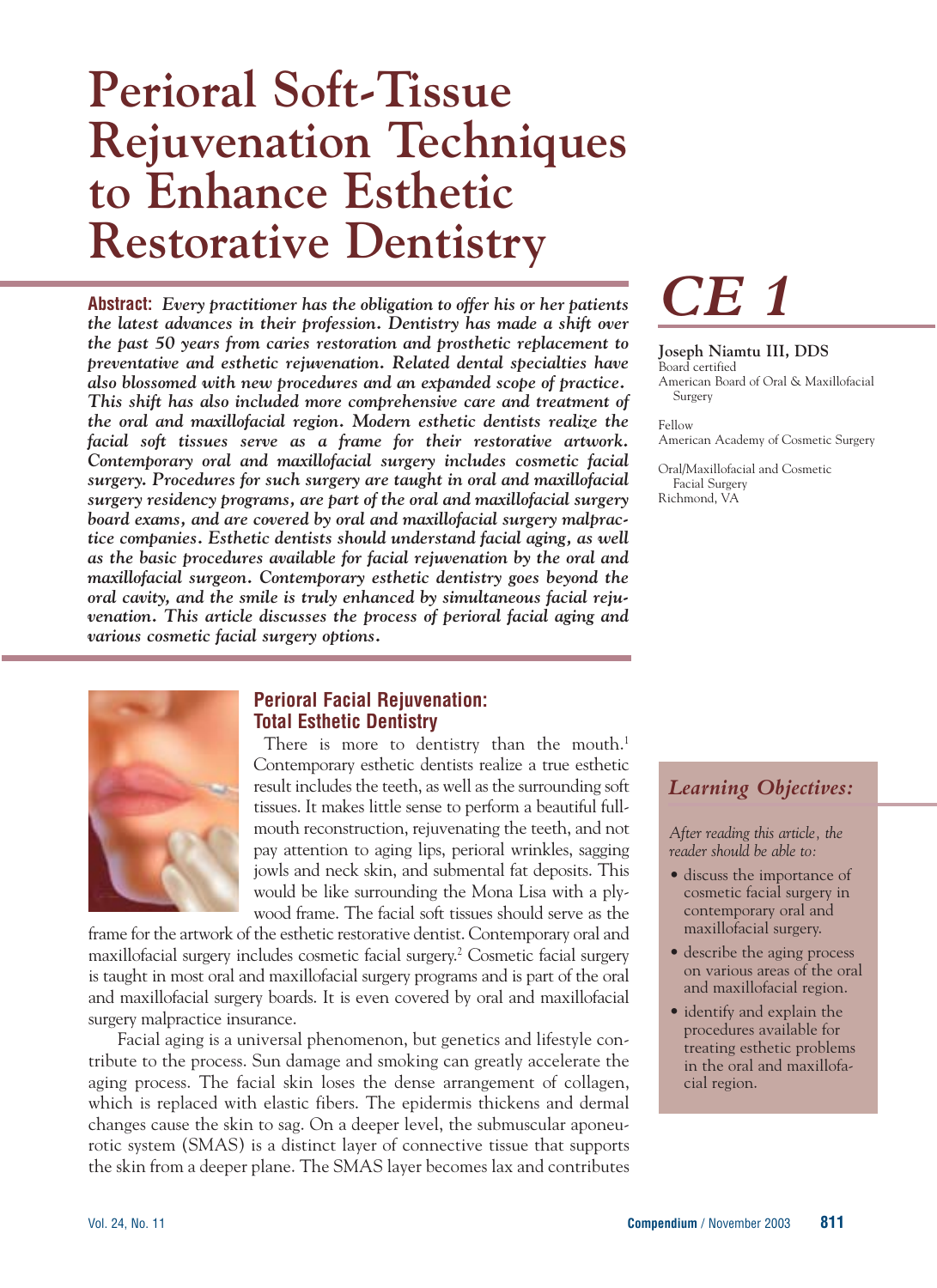*CE 1*



**Figure 1**—The white layers on the lateral portion of this computed tomography scan represent buccal fat deposits that have undergone gravitational descent causing jowl formation in a 55-year-old patient.

**Figure 3**—A defined white roll of the upper lip, which accentuates the "Cupid's bow" form of the esthetic lip.



**Figure 2**—The same patient's face in her 20s and 80s, illustrating the effects of facial aging.



**Figure 4**—The esthetic upper lip has the shape of an M, and the lower lip border has the shape of a W.

to the generalized gravitational sagging of the face and neck (Figure 1).

Fatty deposits often accumulate in the chin and submental area, and the platysma muscle separates causing banding in the neck. This banding and excess skin is referred to as a turkey gobbler deformity. The nasolabial and mentolabial folds deepen, and the lips atrophy from various senescent changes, as well as from attrition of the teeth.

In the upper face, the eyebrows descend, and skin, fat, and muscle changes cause the eyelids to become droopy and puffy with herniated periorbital fat. The nasal tip descends, and fat atrophy occurs in the temporal regions. The skull shrinks, which further adds to the excess skin of the face. Figure 2 shows the right side of a woman's face in her 20s and the left side of her face in her 80s, illustrating the changes associated with facial aging.

#### **Aging and Rejuvenation of the Periorbital and Lower Facial Regions**

Obviously, youthful lips are germane to a pretty smile. Performing a \$20,000 restorative dental case without rejuvenating the lips does not serve the patient. Basic lip rejuvenation involves adding definition and volume to the lips. The white roll is the protuberant area at the junction of the skin and vermilion mucosa (mucocutaneous junction). Lips with a definite white roll of the upper lip, which stands out and gives form to Cupid's bow (Figure 3), are considered attractive. The nasal philtrum should also have well defined columns, which can be seen in Figure 3 above the center of the lip.

The white roll in the upper lip is shaped like an *M*, and in the lower lip the vermilion–cutaneous junction is shaped like a *W* (Figure 4). Many people do not realize the lower lip is larger in most individuals (two thirds the lip volume). Various procedures exist for patients without definition at the vermilion– cutaneous junction. The most common technique has been augmentation with bovine collagen (Zyplast®,a). Zyplast® is a paste-like preparation containing lidocaine and is injected with a 30 gauge needle (Figure 5).

This injection is usually made without anesthetic, but local anesthetic infiltration or nerve block may be used. Some patients are allergic to bovine tissues; therefore, all patients must be tested for an allergy with an intradermal forearm injection of collagen 1 month before lip augmentation. Collagen is safe and predictable; however, it is resorbed over a period of 3 to 6 months and requires regular maintenance injections. Newer nonanimal-derived collagens are available but have the same

a INAMED Corporation, Santa Barbara, CA 93111; (805) 683-6761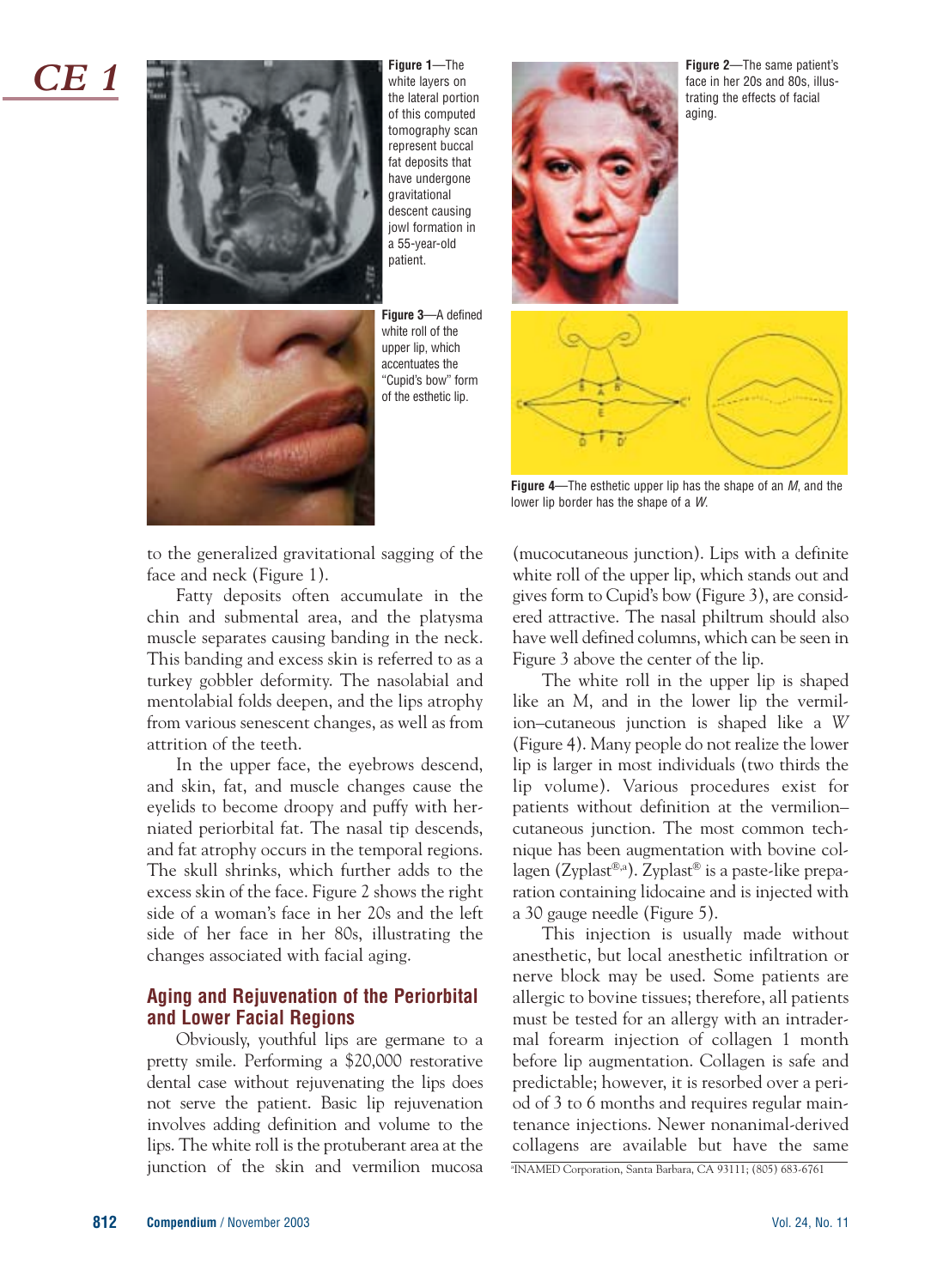

**Figure 5**—Injectable collagen augmentation of the white-roll area in the upper lip.



**Figure 6**—Shows an occlusal radiograph of a patient after injection with Radiance™ FN. The radiopaque nature of the material is shown as thin whisps of hydroxyapetite, visible in the upper lip area.



**Figure 7**—Before and after images of a patient treated with Zyplast (bovine collagen). Notice the impoved lip esthetics, including more volume, definition, and pout.

drawback of only lasting for 2 to 3 months. One of the most exciting and anticipated treatments for lips, lines, and wrinkles are the new fillers soon to be approved by the Food and Drug Administration (FDA). RESTYLANE®,b and PERLANE™,b are nonhuman-derived hyaluronic acid. These substances are molecular sugars derived from bacterial culture. Because they are nonhuman, no allergy testing is required. The most desirable quality of RESTYLANE® and PERLANE™ is that they last considerably longer than collagen—from 8 months to 1 year, depending on the site of injection. RESTY-LANE® is usually used in the lips, whereas PER-LANE™ has a larger particle size and is used for deeper lines and wrinkles. Some media mistakenly have claimed these substances are a replacement for Botox. However, a filler merely plumps whereas Botox chemically denervates motor nerves to induce facial muscle softening.

In addition to the aforementioned new fillers, some permanent fillers are due for FDA approval. Radiance™ FN<sup>c</sup> is a filler substance consisting of a hydroxyapatite paste. It is injected in small quantities to fill wrinkles and facial folds and plump up lips. Because this is an organic bone-like substance, it may be visible on routine dental x-rays. It appears as



**Figure 8**—Top: Liposuction fat harvested from the abdomen. Middle: Harvested fat in the middle of the tubes after centrifuging. Bottom: Harvested fat being injected into the lip and nasolabial fold.

radiopaque wisps in the lip or facial tissues (Figure 6). Radiance<sup>™</sup> FN will last 3 to 5 years in the soft tissues. Radiance™ is used in an offlabel manner because it is approved by the FDA for use in the body but not specifically for cosmetic uses. Artecoll<sup>d</sup> is also a new filler awaiting FDA approval. This truly is a permanent filler made of methyl methacrylate microspheres (the same material as denture acrylic), which are mixed with bovine collagen. Artecoll is used for filling deeper facial wrinkles and folds. If overinjection or asymmetry occurs, it could be permanent. RESTYLANE®, PERLANE™, and Artecoll have been used in Europe, Canada, and Australia for over a decade.

Usually, no recovery time is necessary after injecting the fillers, and some patients will present for augmentation the day before a social affair. Besides providing definition at the vermillion–cutaneous junction, fillers may be injected deeper in the lip to add volume. Figure 7 shows a patient before and after lip

## *CE 1*

b Medicis Inc, Scottsdale, AZ 85258; (800) 900-6389 c BioForm, Inc, Frankville, WI 53126; (262) 835-9800

d ROFIL® Medical International NV, 4817 ZB Breda, Netherlands; +31 (0)76 515670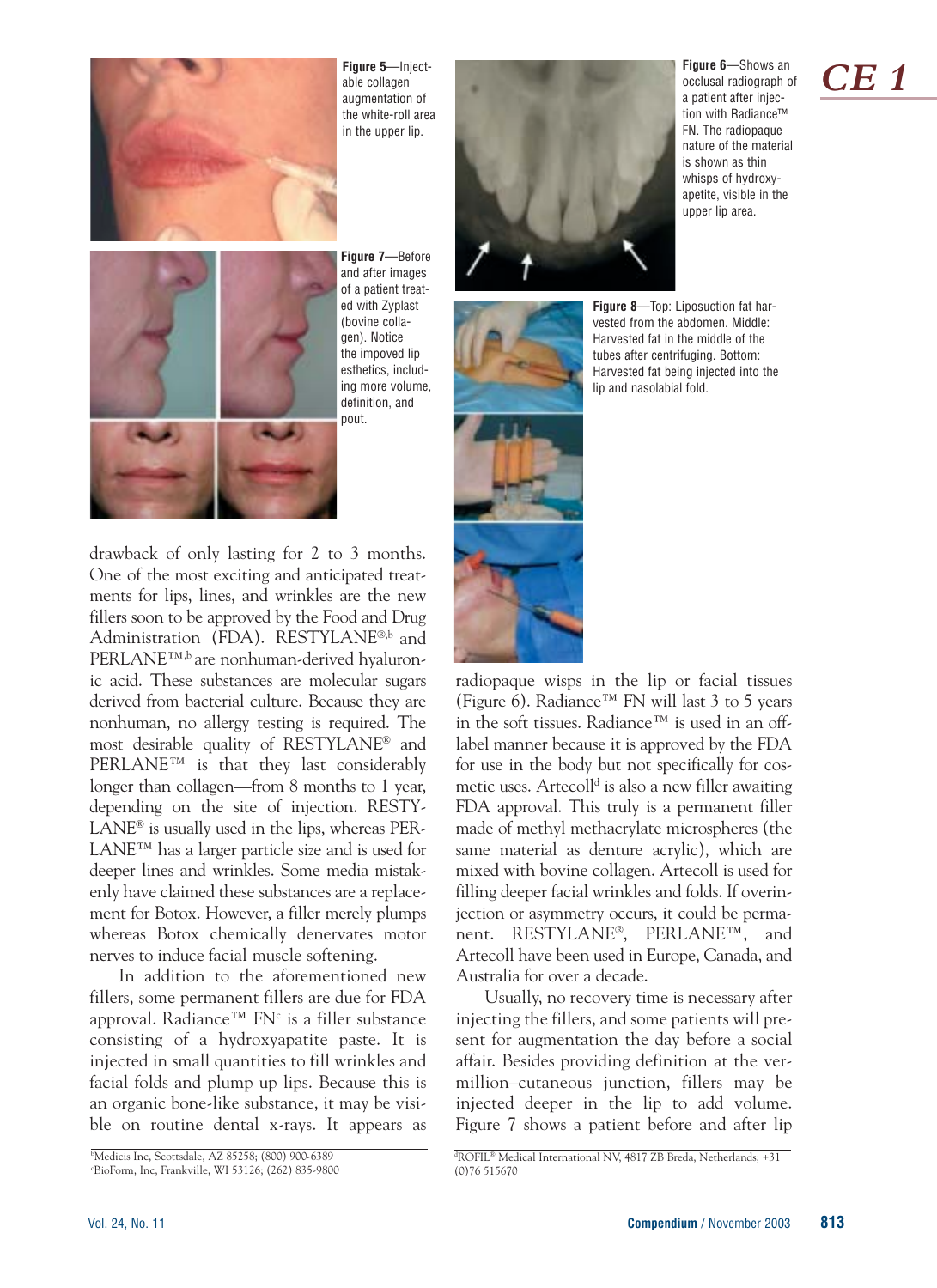

**Figure 9**—A woman with poor perioral esthetics because of thin lips, deep nasolabial folds, and flat malar (cheekbones) prominences. She is shown after undergoing fat transfer from her abdomen to her lips, nasolabial folds, and cheeks.



**Figure 10B**—The passing instrument making a tunnel in the upper lip.

augmentation with bovine collagen. The white-roll area, as well as the deeper tissues of the lip, was augmented to increase volume and definition. Note the improved "pout" from the augmentation.

Various injectable products are available for lip augmentation, including human fascia lata (FASCIAN™,e), human dermal preparations, and tissue-cultured preparations made from the patient's own skin.3

Fat transfer is an older procedure that has found resurgence in lip and facial augmentation. Fat is harvested from the abdomen, processed by washing and centrifuging, and then injected into the lips. Extra harvested fat is then frozen, and the patient can return to the office for periodic reinjections. Although many of the fat cells die or are resorbed by the body, studies<sup>4</sup> show after 3 injections, enough fat survives to have a permanent effect. Figure 8 shows the fat-transfer process, and Figure 9 shows a patient before and after fat-transfer treatment.

Alloplastic materials such as expanded polytetrafluoroethylene (GORE-TEX®,f) can



**Figure 10A**—Advanta™ implant.



**Figure 10C**—The implant ready to be passed back through the tunnel.

be implanted in the lips to add definition or volume. Figure 10 shows a polytetrafluoroethylene implant (Advanta™ Facial Implantg ) inserted into the lip for augmentation. Small stab incisions are made at the commissures, and the lip is tunneled with a passing instrument. The Advanta™ implant is then pulled through the tunnel as a permanent implant. Healing usually takes 3 to 5 days. The implant is permanent but may be removed if necessary. Figure 11 shows a patient before and after upper and lower lip augmentation with Advanta™ implants.

Perioral rhytids (wrinkles) or "lipstick lines" are a huge esthetic problem, especially for women. These vertical lip wrinkles result from the constant movement of the lip muscles. They are especially evident in smokers, presumably from the constant puckering involved in smoking cigarettes. These lines cause lipstick to run from the lips onto the facial skin. Although these lines can be injected with collagen for temporary plumping, laser technology has introduced a more permanent solution. Laser light from carbon dioxide

e Fascia Biosystems, LLC, Beverly Hills, CA 90210; (888) 332-7242 f WL Gore & Associates, Inc, Flagstaff, AZ 86003; (800) 437-8181 <sup>g</sup>

Atrium Medical Corporation, Hudson, NH 03501; (800) 528-7486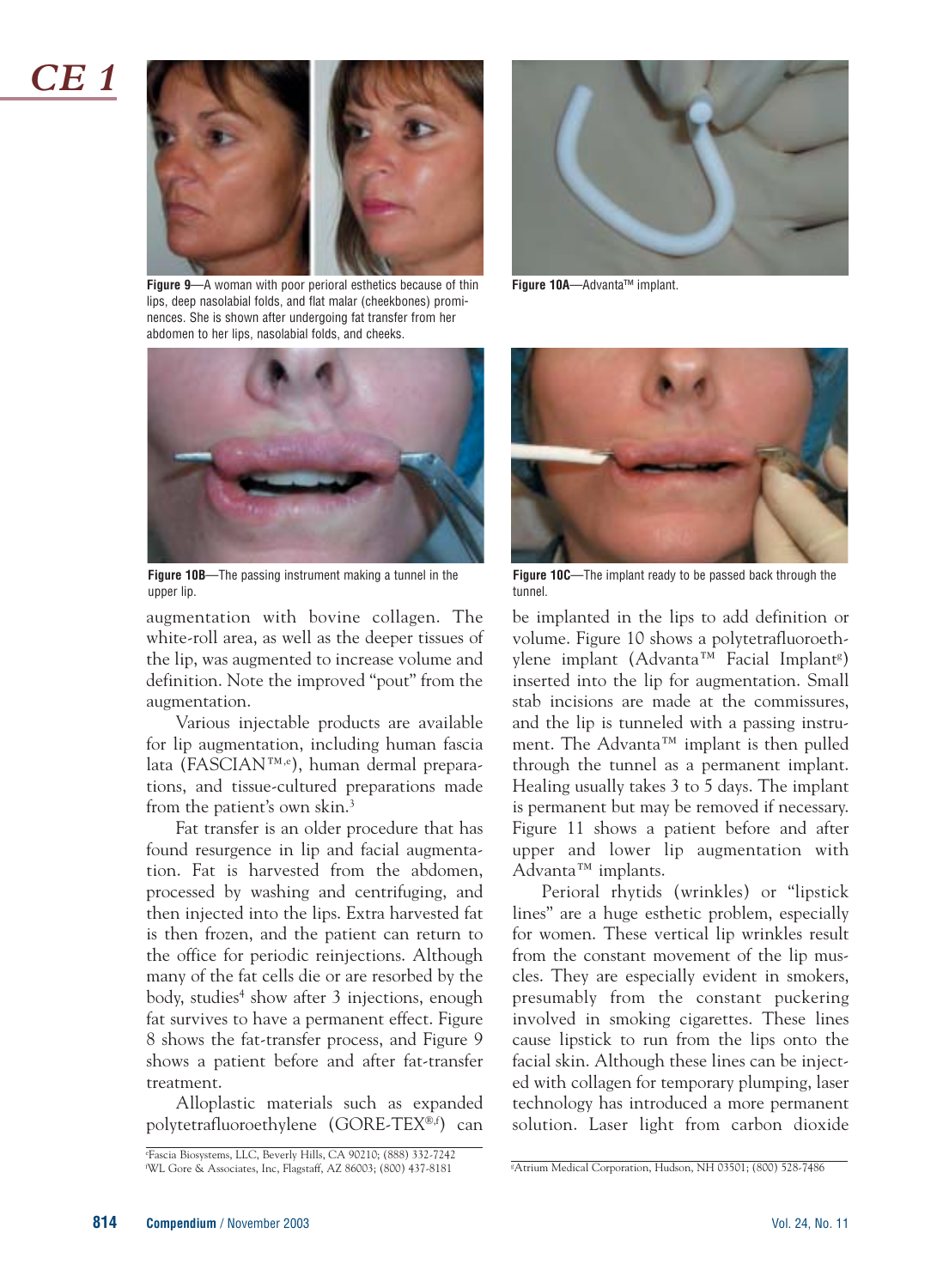

**Figure 10D**—The implant after it is passed through the tunnel. **Figure 11**—A patient before and after use of Advanta™ lip implants.



Notice the increase in volume, pout, and projection in the afterpicture. This product will enhance cosmetic dental procedures.



**Figure 12**—Radical improvement of perioral aging can be achieved with combination procedures. This patient underwent full-face CO<sub>2</sub> laser resurfacing, GORE-TEX<sup>®</sup> white-roll upper-lip and lower-lip augmentation, and fat transfer to both lips.

 $(CO_2)$  or erbium-yttrium aluminum garnet (Er:YAG) lasers cause controlled burns of the skin. Skin layers can be predictably removed from 30 µm to 300 µm. By lasering the skin down to the superficial layers of the dermis, thermal changes cause the formation of new collagen fibers, and the skin reforms over a tighter dermis, eliminating wrinkles. This process is called neocollagenation. Laser resurfacing of the lips or facial skin produces improvements of wrinkles and a generalized tightening of the skin that can last for years. This procedure takes about an hour to perform, and the patient develops erythema of the skin, which fades over several weeks. Most laser-resurfacing patients return to work 2 weeks after a full-face procedure. Figure 12 shows the rejuvenating effects of resurfacing on the perioral tissues with a CO<sub>2</sub> laser (UltraPulse® Encoreh).

When lip definition and volume augmentation are combined with laser resurfacing, significant rejuvenescent changes can occur. Denture patients have the most severe problems involving perioral rehabilitation. Because of tooth- and bone-support loss, as well as continued atrophy, these patients often appear more aged than they are.

Submental fatty deposits without skin laxhLumenis™, Santa Clara, CA 95051; (800) 635-1313



**Figure 13**—Liposuction of the submental region is performed with intravenous sedation and can recontour the submental and upper neck regions. Note the mixture of fat and blood in the syringe.

ity can frequently be treated with submental liposuction. A dilute solution of local anesthesia (0.1% lidocaine with 1:1 million concentration of epinephrine) is infiltrated into the fatty deposits. Then a suction device is inserted just under the skin, and the excess fat is sculpted to a more esthetic form (Figure 13).<sup>5</sup> Many patients also are retrognathic or micrognathic, and a chin implant can be simultaneously inserted to further improve the chin and submental esthetics.<sup>6</sup> Cervicofacial liposuction is usually performed in the office with intravenous sedation and requires a recovery of 7 to 10 days. Figure 14 shows the intraoral placement of a GORE-TEX® chin implant. Note the mental nerves that have been dissected and preserved.

Figure 15 shows a picture of a patient before and after treatment with submental liposuction and a GORE-TEX® chin implant. A liposuction and chin implant procedure takes about 1 hour and requires about 1 week for recovery.

In those patients with redundant submental and neck skin, as well as droopy jowls, more aggressive procedures are required. Rhytidectomy (facelifting) is the only procedure that will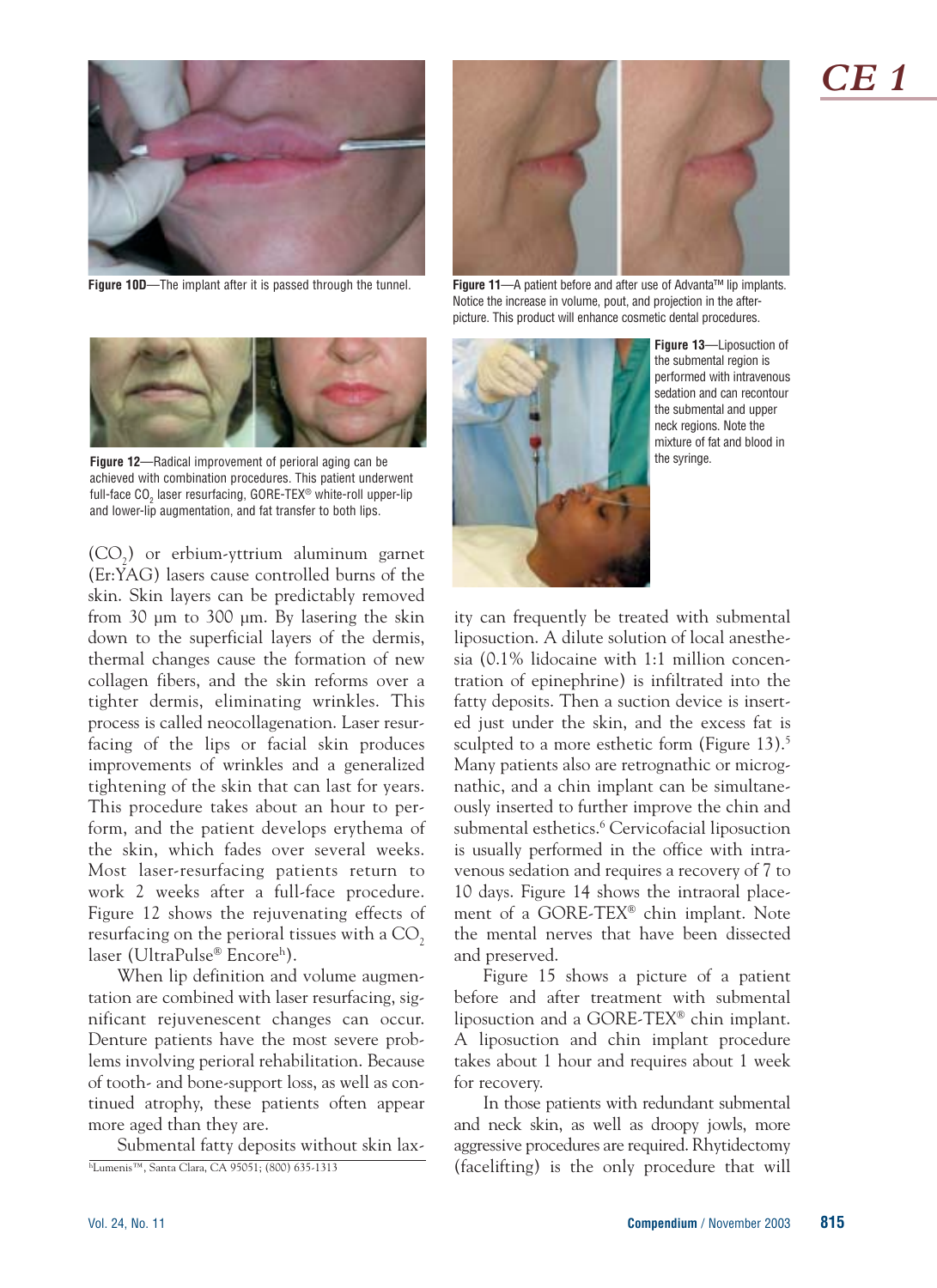*CE 1*



**Figure 14**—A GORE-TEX® chin implant has been placed through an intraoral incision. Note the mental nerves (N) that have been preserved laterally.



**Figure 16**—A rhytidectomy (facelift) procedure is required to address sagging jowls and excess neck skin. This before-andafter picture illustrates the amount of rejuvenation possible with this total lower facial rejuvenation. A GORE-TEX® chin implant also was used in this patient to further enhance her profile.

address this type of lower facial aging more definitively.

A facelift consists of dissecting the subcutaneous tissues and tightening the SMAS layer, as well as the skin. The incisions are primarily hidden in the hairline with the exception of the preauricular area where the same type of scar as that of a temporomandibular-joint surgery procedure remains. The sagging SMAS layer can be suspended by excision or various tightening procedures. After that, the skin is tightened over the suspended SMAS and the excess skin is excised. Excess facial and neck fat is liposuctioned, and the platysma is tightened in the midline and under the angle of the mandible. This multilayer operation provides ultimate lower facial rejuvenation, which can last up to a decade. A face-lift requires a 2-week recovery. Figure 16 shows a patient before and after a facelift. Note the drastic improvement of the sagging jowls and excess neck skin.

#### **Summary**

New and emerging technologies, as well as an expanded scope of practice, have influenced all aspects of general dentistry and the



**Figure 15**—Reduction of submental fat and profile improvement using submental liposuction and GORE-TEX® chin implant.



dental specialties, including oral and maxillofacial surgery. Dentistry has seen a renaissance over the past century from caries restoration to total oral and maxillofacial health. All practitioners have the obligation to offer their patients the latest advances in their profession. Esthetic dentistry represents a means of treating the entire oral and maxillofacial region, in addition to the esthetic concerns of the teeth. Those practitioners who realize the holistic nature of esthetic rejuvenation will provide the most comprehensive care for their patients and will accent their dental artwork with an esthetic soft-tissue frame.

#### **Disclaimer**

The author has no conflict of interest with any of the products or procedures in this manuscript. He has no honorarium, stock holdings, or consulting agreements with the products or procedures described.

#### **References**

- Niamtu J. Cosmetic oral and maxillofacial surgery options. *Journal of the American Dental Association.* 2000;131:756-764.
- 2. Niamtu J. New technologies in cosmetic facial surgery. *Va Dent J*. 2000;77:9-12.
- 3. Alster TS, West TB. Human-derived and new synthetic injectable materials for soft-tissue augmentation: current status and role in cosmetic surgery. *Plast Reconstr Surg.* 2000;105:2515-2528.
- 4. Coleman SR. Long-term survival of fat transplants: controlled demonstrations. *Aesthetic Plast Surg.* 1995;19:421-425.
- 5. Niamtu J. Lower third facial rejuvenation. *Plastic Surgery Products*. 2000:28-32.